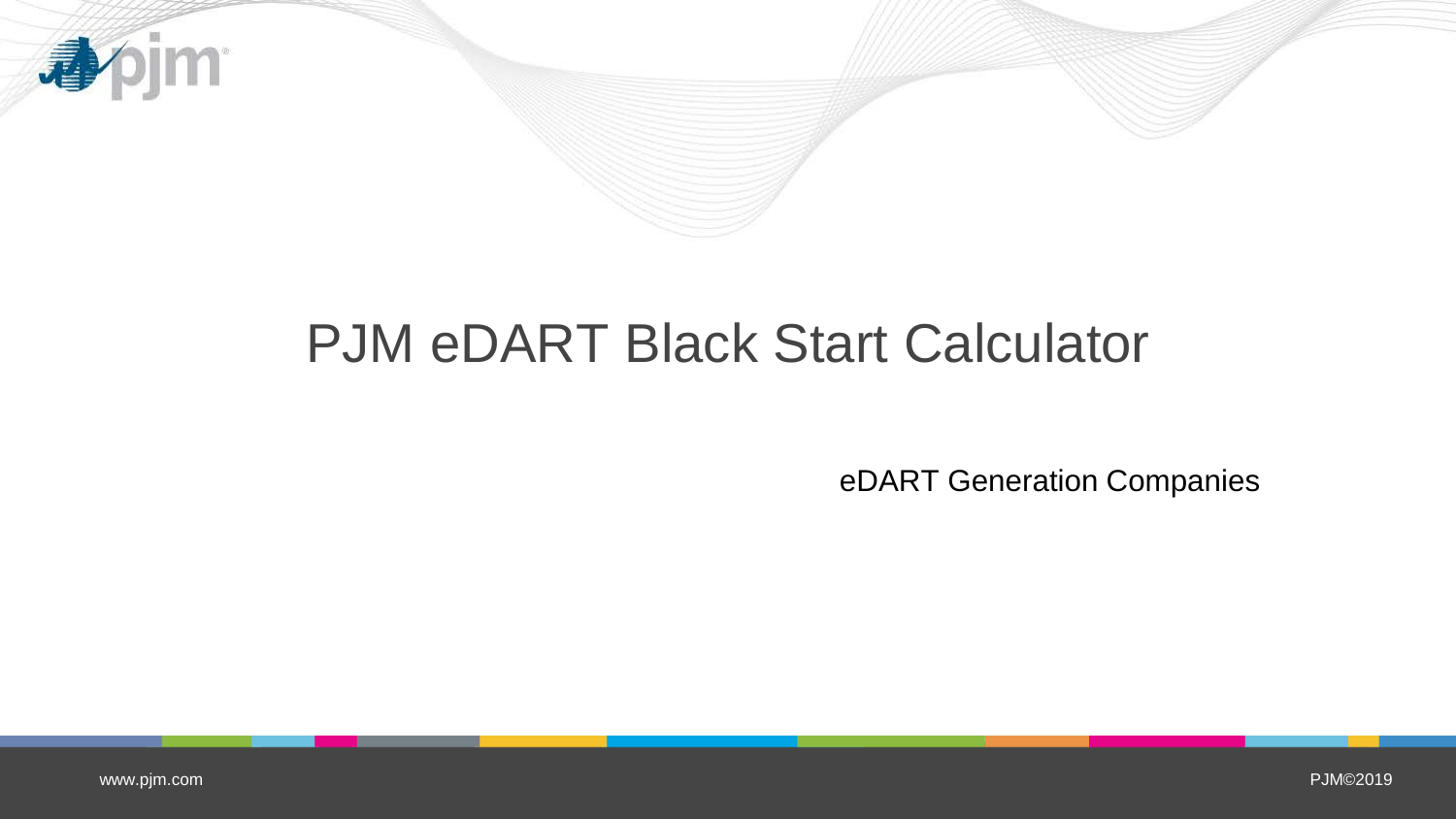

- Enhance visibility/awareness of current and future Black Start and Critical Loads
- Enhance tracking and completion of required items prior to new units coming in service or retiring or terminating Black Start service.
- Minimize rework by using the same baseline data across PJM/GO/TO.
- Reduce reliance on email as documentation between PJM/GO/TO.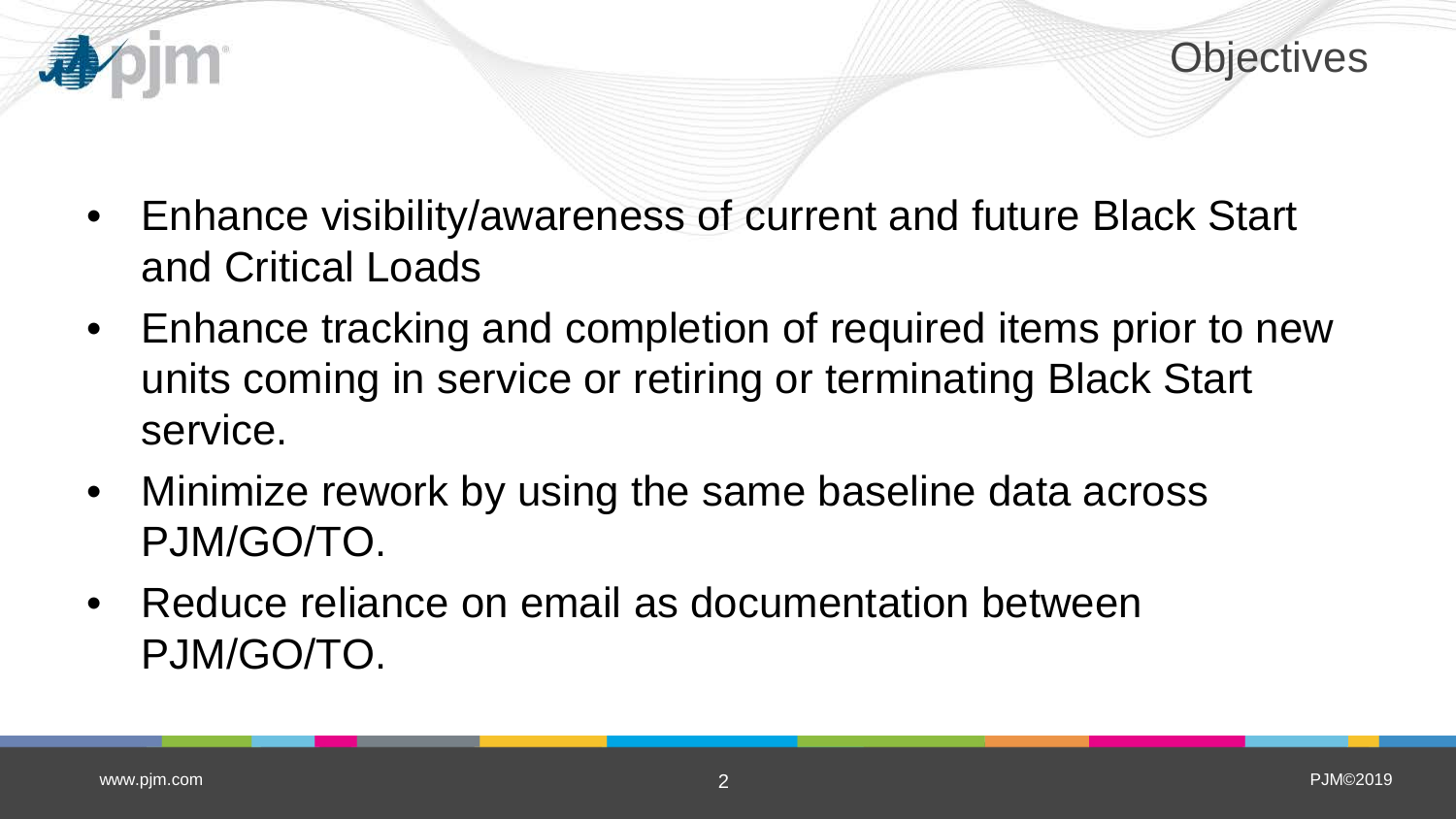

#### Process Overview for Generator Owners

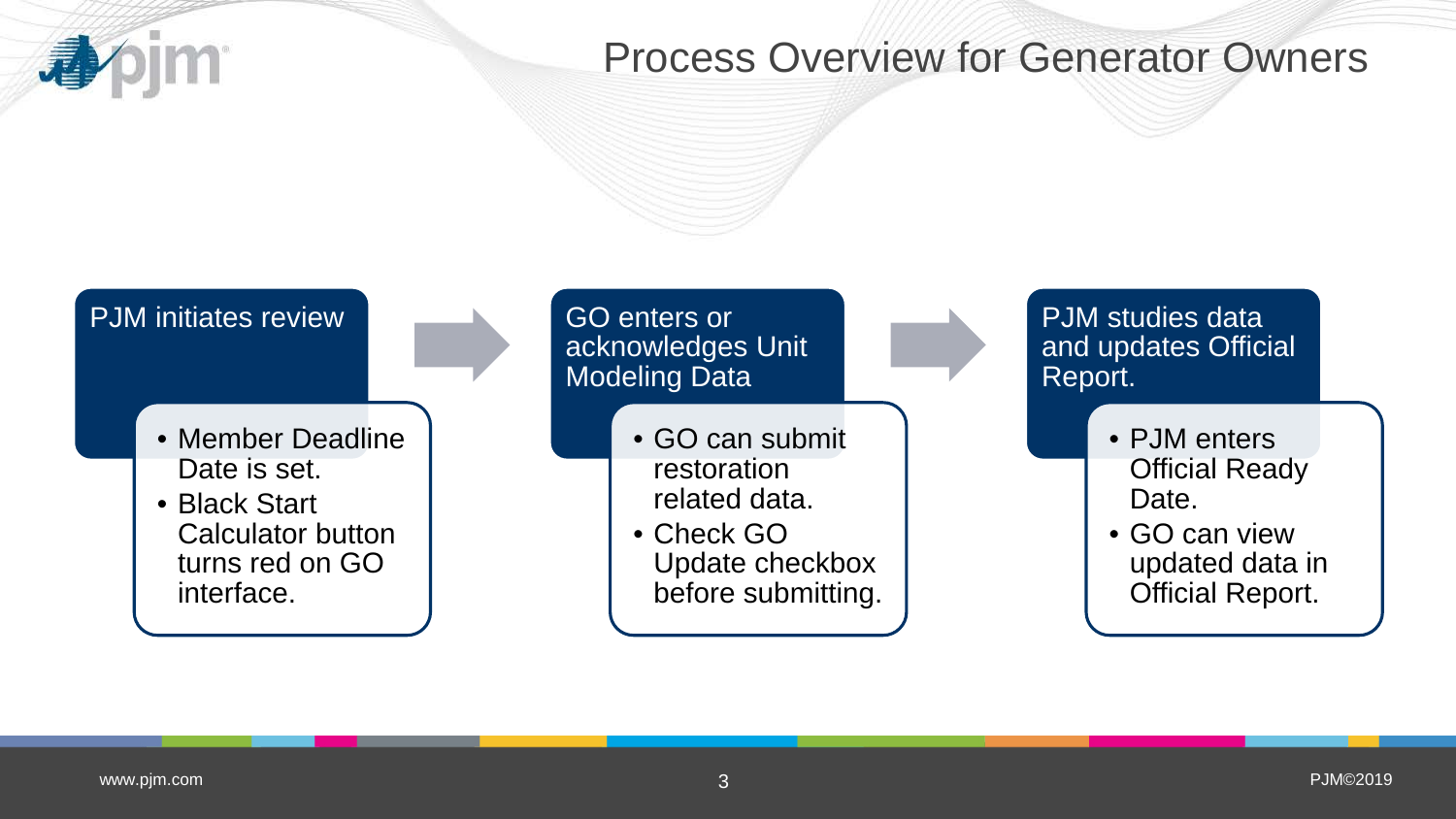

#### Generator Owners





[www.pjm.com](http://www.pjm.com/)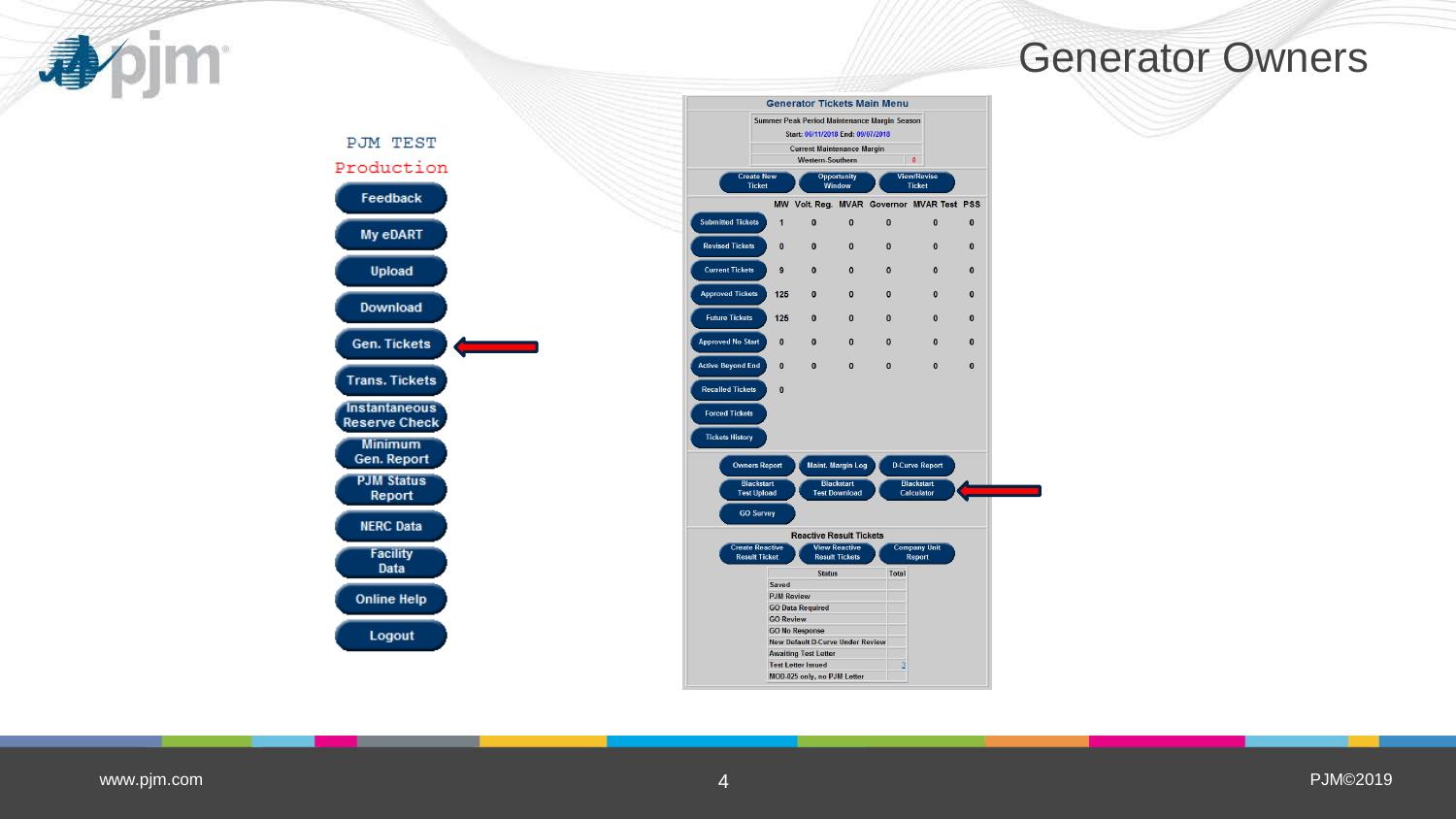

### GO Black Start Calculator - Main Menu

#### No Action Required **Action Required** Action Required

| <b>Official Report</b>     |  |
|----------------------------|--|
|                            |  |
| <b>Currently in Review</b> |  |
| Nothing in review          |  |

| <b>BlackStart Calculator Main Menu</b>               |  |  |  |  |  |  |  |  |  |  |  |  |  |  |
|------------------------------------------------------|--|--|--|--|--|--|--|--|--|--|--|--|--|--|
| <b>Official Report</b><br><b>Currently in Review</b> |  |  |  |  |  |  |  |  |  |  |  |  |  |  |
|                                                      |  |  |  |  |  |  |  |  |  |  |  |  |  |  |
| Member Deadline Date Units/Loads Not Answered GO     |  |  |  |  |  |  |  |  |  |  |  |  |  |  |
| 12/19/2017                                           |  |  |  |  |  |  |  |  |  |  |  |  |  |  |
| 12/23/2017                                           |  |  |  |  |  |  |  |  |  |  |  |  |  |  |
| 01/10/2018                                           |  |  |  |  |  |  |  |  |  |  |  |  |  |  |
| 01/15/2018                                           |  |  |  |  |  |  |  |  |  |  |  |  |  |  |
| 02/27/2018                                           |  |  |  |  |  |  |  |  |  |  |  |  |  |  |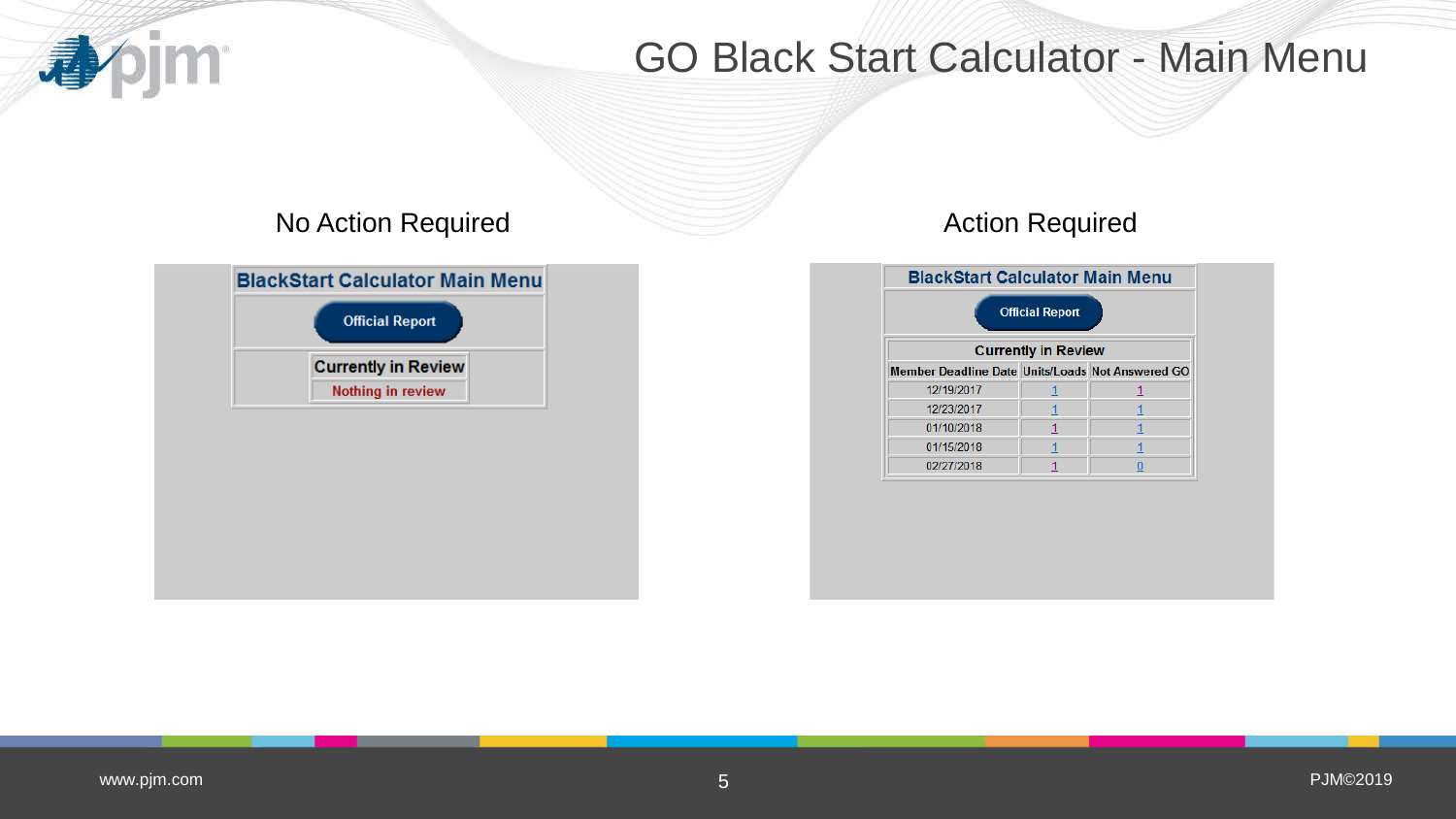

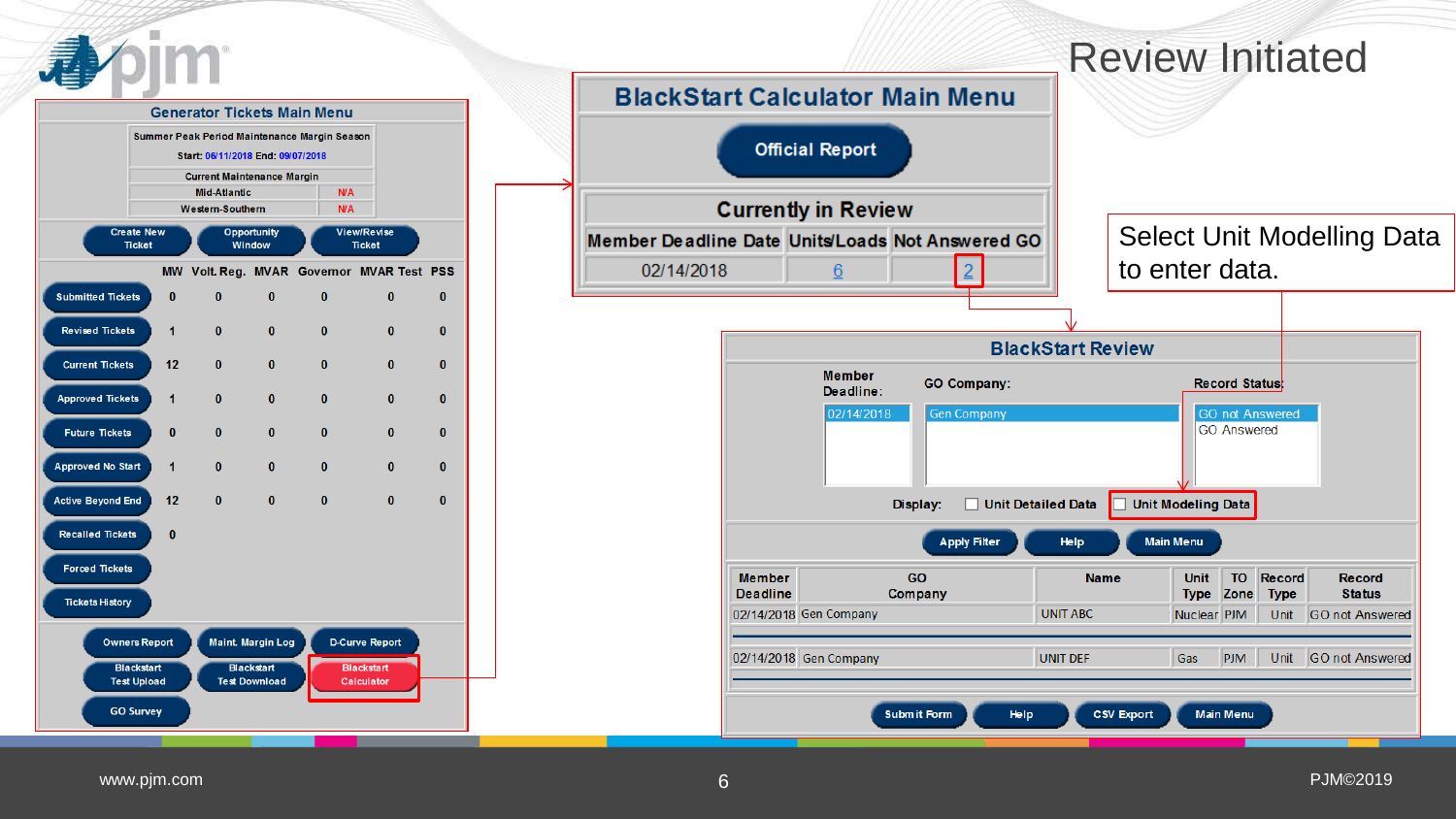#### Unit Modeling Data

"GO Update" checkbox **MUST** be checked in order to

#### Entry fields pre-populated where possible submit/acknowledge data

|                                                                                                                                                                                                                                                                                                                                                                                                                                                                                                                                                                                                                                                                                                                                                 |                                                                                                                                                                                                                                                  |                                             |              |                    |                           |                                | Unit Detailed Data V Unit Modeling Data<br>Display:<br>Main Menu<br><b>Apply Filter</b><br>Help |                                    |  |                                          |              |                                                                     |  |                                               |                                         |                                                                       |                                 |                     |    |    |    |    |           |                                                 |
|-------------------------------------------------------------------------------------------------------------------------------------------------------------------------------------------------------------------------------------------------------------------------------------------------------------------------------------------------------------------------------------------------------------------------------------------------------------------------------------------------------------------------------------------------------------------------------------------------------------------------------------------------------------------------------------------------------------------------------------------------|--------------------------------------------------------------------------------------------------------------------------------------------------------------------------------------------------------------------------------------------------|---------------------------------------------|--------------|--------------------|---------------------------|--------------------------------|-------------------------------------------------------------------------------------------------|------------------------------------|--|------------------------------------------|--------------|---------------------------------------------------------------------|--|-----------------------------------------------|-----------------------------------------|-----------------------------------------------------------------------|---------------------------------|---------------------|----|----|----|----|-----------|-------------------------------------------------|
|                                                                                                                                                                                                                                                                                                                                                                                                                                                                                                                                                                                                                                                                                                                                                 | <b>GO</b><br><b>TO</b><br>Record<br><b>Record</b><br>Unit will black start solely<br><b>Total</b><br><b>Name</b><br>Unit<br>Total<br>Unit MIN<br>Required<br>Largest<br>Largest<br>Largest<br>Largest<br>Larges<br>Largest<br>Largest<br>Largest |                                             |              |                    |                           |                                |                                                                                                 |                                    |  |                                          |              |                                                                     |  |                                               |                                         |                                                                       |                                 |                     |    |    |    |    |           |                                                 |
| <b>Member</b><br>2nd<br>2nd<br>Start-Up<br><b>Deadline</b><br>Type Zone Type<br><b>Status</b><br>Start-Up<br><b>Motor</b><br><b>Motor</b><br><b>Motor</b><br><b>Motor</b><br><b>Motor</b><br><b>Motor</b><br>Company<br>on primary<br>Stable<br>time<br><b>Motor</b><br><b>Motor</b><br>Largest<br>Largest<br>(MVAR)<br>or secondary fuel<br>(MWS)<br>(MWS)<br>ranstormer<br><b>Motor</b><br><b>Motor</b><br><b>Power</b><br>Transtormer<br><b>Transformer</b><br>Transtorme<br>Transformer Transformer<br>Load<br>to reach<br>$Z\%$<br><b>MIN</b><br>R%<br>X%<br><b>High Side</b><br><b>Low Side</b><br>(MWs)<br>(MWs)<br><b>Base</b><br><b>Power</b><br>Factor<br>Voltage (kV) Voltage (kV)<br>(MVA)<br>stable<br>Factor<br>load<br>(Minutes) |                                                                                                                                                                                                                                                  |                                             |              |                    |                           |                                |                                                                                                 |                                    |  |                                          |              |                                                                     |  |                                               | 3rd<br>Largest<br><b>Motor</b><br>(MWs) | 3rd<br>Largest<br><b>Motor</b><br>Power<br>Factor                     | <b>Nuclear Unit</b><br>One-Line | <b>GO</b><br>Update |    |    |    |    |           |                                                 |
|                                                                                                                                                                                                                                                                                                                                                                                                                                                                                                                                                                                                                                                                                                                                                 |                                                                                                                                                                                                                                                  |                                             |              |                    |                           |                                |                                                                                                 |                                    |  |                                          |              | $\parallel$ 0.27                                                    |  |                                               |                                         |                                                                       |                                 |                     |    |    |    |    | wnload Up |                                                 |
|                                                                                                                                                                                                                                                                                                                                                                                                                                                                                                                                                                                                                                                                                                                                                 |                                                                                                                                                                                                                                                  |                                             |              | $ $ Unit           | GO not                    |                                |                                                                                                 |                                    |  |                                          |              |                                                                     |  |                                               |                                         | 10 <sup>1</sup>                                                       | 11                              | 12                  | 13 | 14 | 15 | 16 |           |                                                 |
|                                                                                                                                                                                                                                                                                                                                                                                                                                                                                                                                                                                                                                                                                                                                                 |                                                                                                                                                                                                                                                  |                                             |              |                    |                           |                                |                                                                                                 |                                    |  |                                          | Help         |                                                                     |  |                                               |                                         |                                                                       |                                 |                     |    |    |    |    |           |                                                 |
|                                                                                                                                                                                                                                                                                                                                                                                                                                                                                                                                                                                                                                                                                                                                                 |                                                                                                                                                                                                                                                  |                                             |              |                    |                           |                                |                                                                                                 |                                    |  |                                          |              |                                                                     |  |                                               |                                         |                                                                       |                                 |                     |    |    |    |    |           |                                                 |
|                                                                                                                                                                                                                                                                                                                                                                                                                                                                                                                                                                                                                                                                                                                                                 |                                                                                                                                                                                                                                                  | 02/14/2018 Gen<br>Company<br>02/14/2018 Gen | UNIT DEF Gas | $\blacksquare$ PJM | UNIT ABC Nuclear PJM Unit | GO not<br>Answered<br>Answered |                                                                                                 | No on Prim. and Yes on Sec. v 10.2 |  | <b>Member</b><br>Deadline:<br>02/14/2018 | Subm it Form | <b>GO Company:</b><br><b>Gen Company</b><br>Export data to CSV file |  | <b>BlackStart Review</b><br><b>CSV Export</b> | Main Menu                               | <b>Record Status:</b><br><b>GO not Answered</b><br><b>GO Answered</b> |                                 |                     |    |    |    |    |           | One-Line Upload/Download for Nuclear Units only |

bjm<sup>.</sup>

4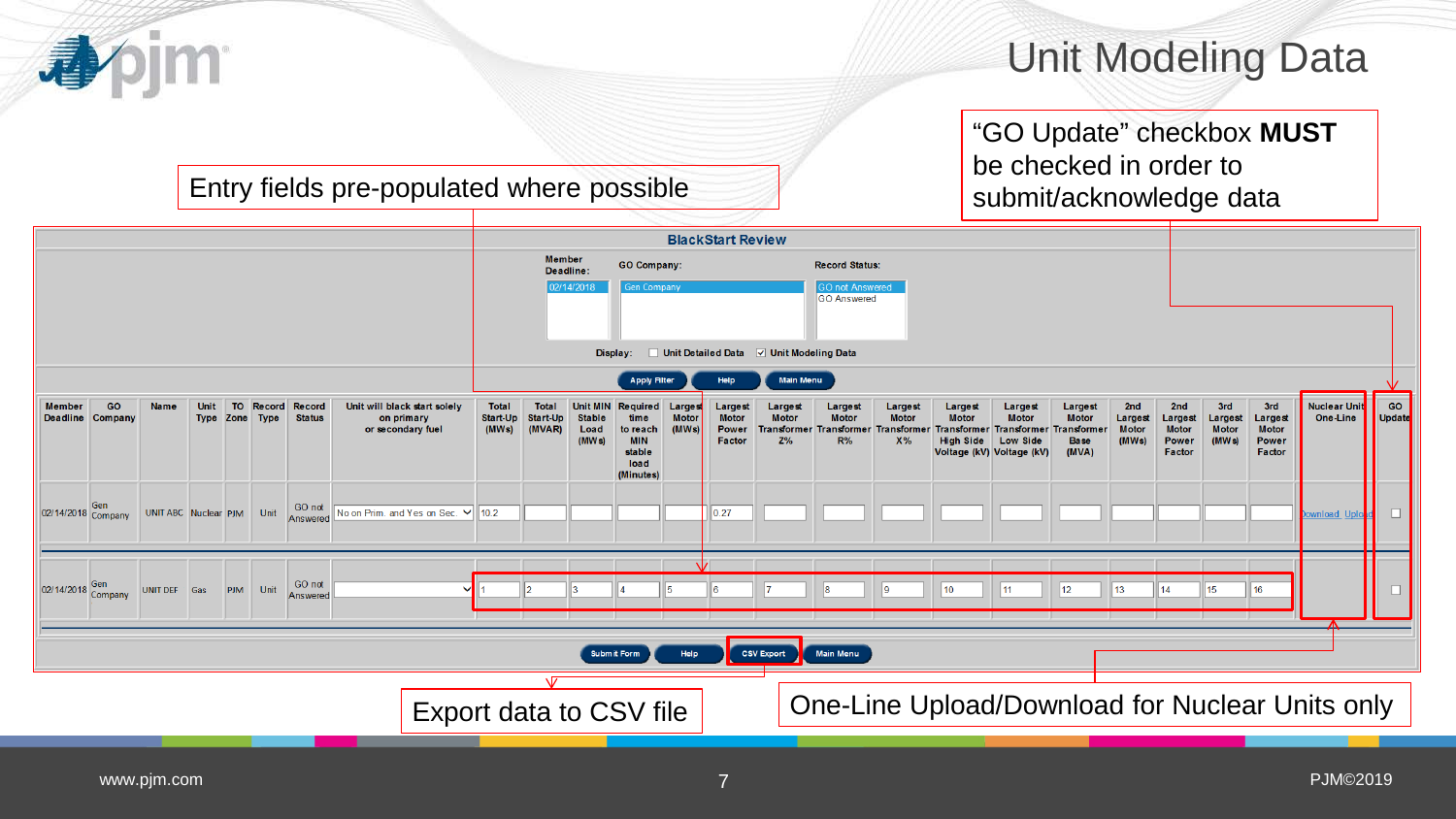

## Unit Modeling Data

|                                                                            |                            |  |                           |            |      | H            |                                         |  |                                        |  |  |  |  |      |  |  |  |    |  |                  |    |    |    |    | AC                                                                                                                                                                                                                             |
|----------------------------------------------------------------------------|----------------------------|--|---------------------------|------------|------|--------------|-----------------------------------------|--|----------------------------------------|--|--|--|--|------|--|--|--|----|--|------------------|----|----|----|----|--------------------------------------------------------------------------------------------------------------------------------------------------------------------------------------------------------------------------------|
|                                                                            | Member Deadline GO Comp ID |  | Name                      |            |      |              |                                         |  |                                        |  |  |  |  |      |  |  |  |    |  |                  |    |    |    |    | Unit Type TO Zone Record TyRecord St PJM Defa Official FUnit Will Total Star Total Star Total Star Total Star Minit MIN Required Largest N Largest N Largest N Largest N Largest N Largest N Largest N Largest N Largest N Lar |
|                                                                            | 2/14/2018 Gen Comp         |  | 7080 UNIT ABC Nuclear PJM |            | Unit |              | GO not Ar No on Prim. And Yes No on Fri |  | 10.2                                   |  |  |  |  | 0.27 |  |  |  |    |  |                  |    |    |    |    |                                                                                                                                                                                                                                |
|                                                                            | 2/14/2018 Gen Comp         |  | 1295 UNIT DEF Gen         | <b>PJM</b> | Unit | GO not Ar No |                                         |  |                                        |  |  |  |  |      |  |  |  | 10 |  | 12 <sup>12</sup> | 13 | 14 | 15 | 16 |                                                                                                                                                                                                                                |
|                                                                            |                            |  |                           |            |      |              |                                         |  |                                        |  |  |  |  |      |  |  |  |    |  |                  |    |    |    |    |                                                                                                                                                                                                                                |
| $\begin{array}{c c}\n\cdot & 4 \\ \hline\n4 & 5 \\ \hline\n6\n\end{array}$ |                            |  |                           |            |      |              |                                         |  |                                        |  |  |  |  |      |  |  |  |    |  |                  |    |    |    |    |                                                                                                                                                                                                                                |
|                                                                            |                            |  |                           |            |      |              |                                         |  |                                        |  |  |  |  |      |  |  |  |    |  |                  |    |    |    |    |                                                                                                                                                                                                                                |
|                                                                            |                            |  |                           |            |      |              |                                         |  |                                        |  |  |  |  |      |  |  |  |    |  |                  |    |    |    |    |                                                                                                                                                                                                                                |
|                                                                            |                            |  |                           |            |      |              |                                         |  |                                        |  |  |  |  |      |  |  |  |    |  |                  |    |    |    |    |                                                                                                                                                                                                                                |
|                                                                            |                            |  |                           |            |      |              |                                         |  |                                        |  |  |  |  |      |  |  |  |    |  |                  |    |    |    |    |                                                                                                                                                                                                                                |
|                                                                            |                            |  |                           |            |      |              |                                         |  |                                        |  |  |  |  |      |  |  |  |    |  |                  |    |    |    |    |                                                                                                                                                                                                                                |
|                                                                            |                            |  |                           |            |      |              |                                         |  |                                        |  |  |  |  |      |  |  |  |    |  |                  |    |    |    |    |                                                                                                                                                                                                                                |
|                                                                            |                            |  |                           |            |      |              |                                         |  |                                        |  |  |  |  |      |  |  |  |    |  |                  |    |    |    |    |                                                                                                                                                                                                                                |
|                                                                            |                            |  |                           |            |      |              |                                         |  |                                        |  |  |  |  |      |  |  |  |    |  |                  |    |    |    |    |                                                                                                                                                                                                                                |
|                                                                            |                            |  |                           |            |      |              |                                         |  |                                        |  |  |  |  |      |  |  |  |    |  |                  |    |    |    |    |                                                                                                                                                                                                                                |
|                                                                            |                            |  |                           |            |      |              |                                         |  |                                        |  |  |  |  |      |  |  |  |    |  |                  |    |    |    |    |                                                                                                                                                                                                                                |
|                                                                            |                            |  |                           |            |      |              |                                         |  |                                        |  |  |  |  |      |  |  |  |    |  |                  |    |    |    |    |                                                                                                                                                                                                                                |
|                                                                            |                            |  |                           |            |      |              |                                         |  | All extra selected Unit Modelling Data |  |  |  |  |      |  |  |  |    |  |                  |    |    |    |    |                                                                                                                                                                                                                                |
|                                                                            |                            |  |                           |            |      |              |                                         |  |                                        |  |  |  |  |      |  |  |  |    |  |                  |    |    |    |    |                                                                                                                                                                                                                                |
|                                                                            |                            |  |                           |            |      |              |                                         |  |                                        |  |  |  |  |      |  |  |  |    |  |                  |    |    |    |    |                                                                                                                                                                                                                                |
|                                                                            |                            |  |                           |            |      |              |                                         |  | columns are exported into .csv file    |  |  |  |  |      |  |  |  |    |  |                  |    |    |    |    |                                                                                                                                                                                                                                |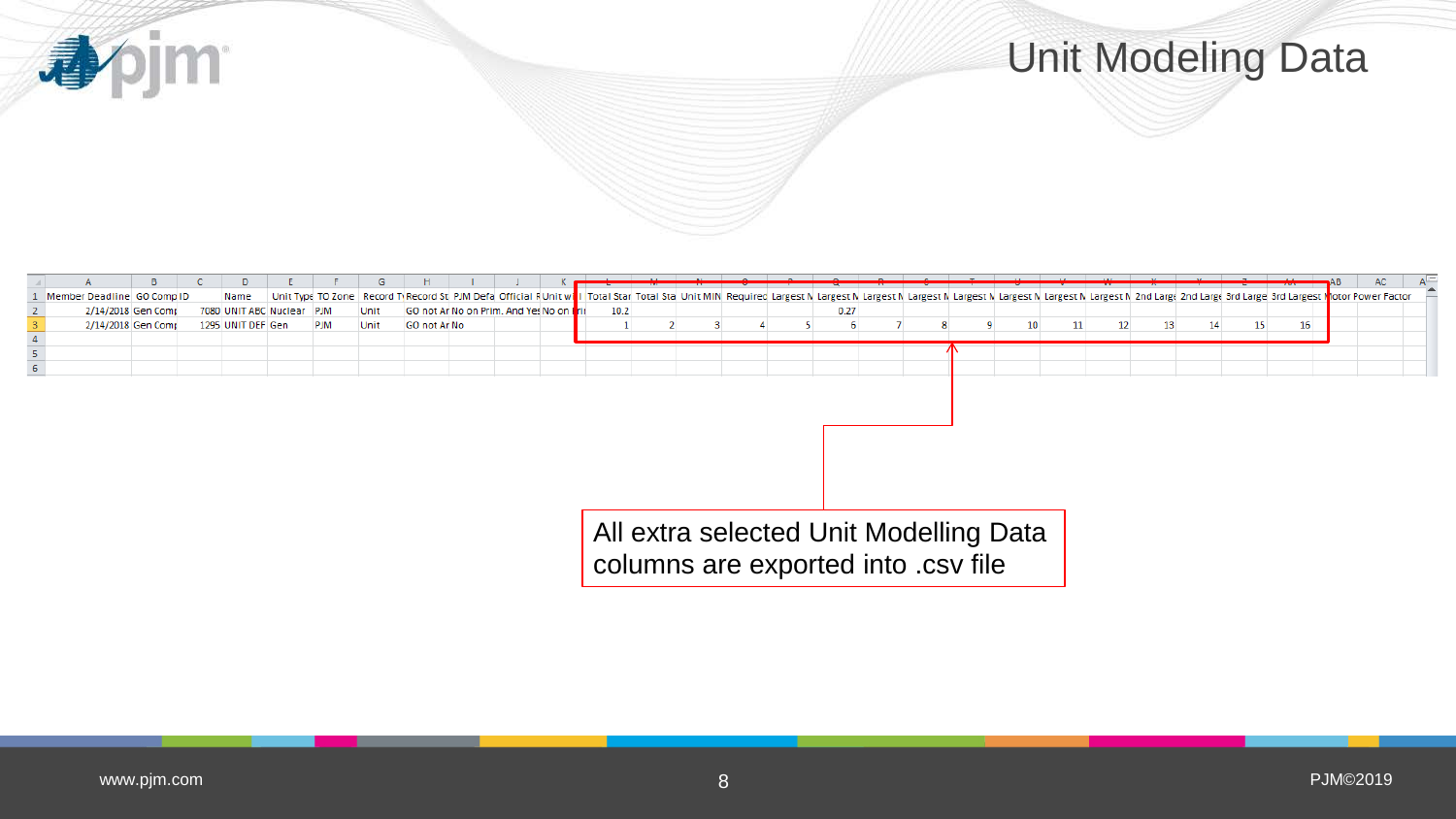

### GO Black Start Calculator – Official Report

Default View

| TO Zone:   | <b>Restoration</b><br>Zone:       |                              | <b>GO Company:</b>  |                   |                           | <b>BlackStart Official Report</b><br><b>Restoration Type:</b> | <b>From Date:</b>         | To Date:             |
|------------|-----------------------------------|------------------------------|---------------------|-------------------|---------------------------|---------------------------------------------------------------|---------------------------|----------------------|
| <b>PJM</b> | <b>PJM</b>                        |                              | <b>Gen Company</b>  |                   | <b>Black Start</b>        | <b>Critical Load (Nuclear)</b><br><b>Non-Critical Load</b>    | 01/23/2018                | 01/24/2018           |
|            |                                   | Display:                     |                     |                   | <b>Unit Detailed Data</b> |                                                               | <b>Unit Modeling Data</b> |                      |
|            |                                   |                              | <b>Apply Filter</b> |                   | Help                      | <b>Main Menu</b>                                              |                           |                      |
|            | GO<br>Company                     | Name                         | Unit<br><b>Type</b> | <b>TO</b><br>Zone | <b>Type</b>               | Record Total Start-Up Total Start-Up Restoration<br>(MWs)     | (MVAR)                    | <b>Type</b>          |
|            | Gen Company UNIT ABC Nuclear      |                              |                     | <b>PJM</b>        | Unit                      |                                                               |                           | <b>Critical Load</b> |
|            | Gen Company UNIT DEF Nuclear      |                              |                     | <b>PJM</b>        | Unit                      | 10.0                                                          |                           | 50 Critical Load     |
|            | Gen Company UNIT GHI Nuclear      |                              |                     | <b>PJM</b>        | Unit                      | 100                                                           |                           | 50 Critical Load     |
|            | Gen Company UNIT JKL Hydro        |                              |                     | <b>PJM</b>        | Unit                      |                                                               |                           | <b>Black Start</b>   |
|            | Gen Company UNIT MNO Bio Mass PJM |                              |                     |                   | Unit                      |                                                               |                           |                      |
|            |                                   | Gen Company UNIT PQR Nuclear |                     | <b>PJM</b>        | Unit                      |                                                               |                           | <b>Critical Load</b> |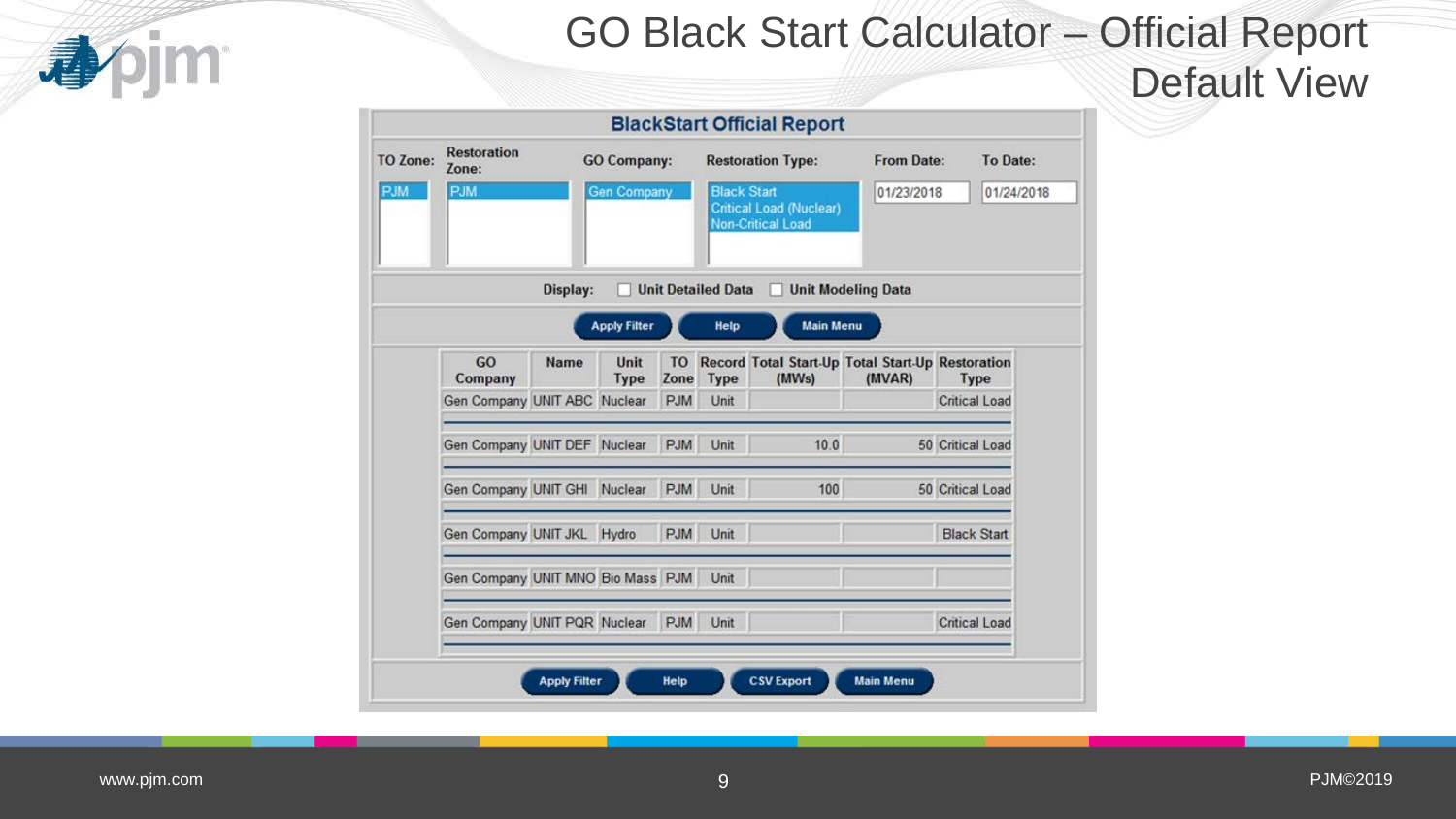

# GO Black Start Calculator – Official Report

Default View

| A                               | B    |                | D          |      |     | G                                                                                                   | н                    |  |
|---------------------------------|------|----------------|------------|------|-----|-----------------------------------------------------------------------------------------------------|----------------------|--|
| GO Company                      | Name |                |            |      |     | Unit Type   TO Zone   Record Type   Total Start-Up (MWs)   Total Start-Up (MVAR)   Restoration Type |                      |  |
| Gen Company UNIT ABC            |      | Nuclear        | PJM        | Unit |     |                                                                                                     | <b>Critical Load</b> |  |
| 3 Gen Company UNIT DEF          |      | Nuclear        | PJM        | Unit | 10  |                                                                                                     | 50 Critical Load     |  |
| 4 Gen Company UNIT GHI          |      | Nuclear        | PJM        | Unit | 100 |                                                                                                     | 50 Critical Load     |  |
| 5 Gen Company UNIT JKL          |      | Hydro          | PJM        | Unit |     |                                                                                                     | <b>Black Start</b>   |  |
| 6 Gen Company UNIT MNO Bio Mass |      |                | <b>PJM</b> | Unit |     |                                                                                                     |                      |  |
| Gen Company UNIT PQR            |      | <b>Nuclear</b> | PJM        | Unit |     |                                                                                                     | <b>Critical Load</b> |  |
|                                 |      |                |            |      |     |                                                                                                     |                      |  |

Note: For all "CSV Export" functions, only displayed data will be exported to .csv file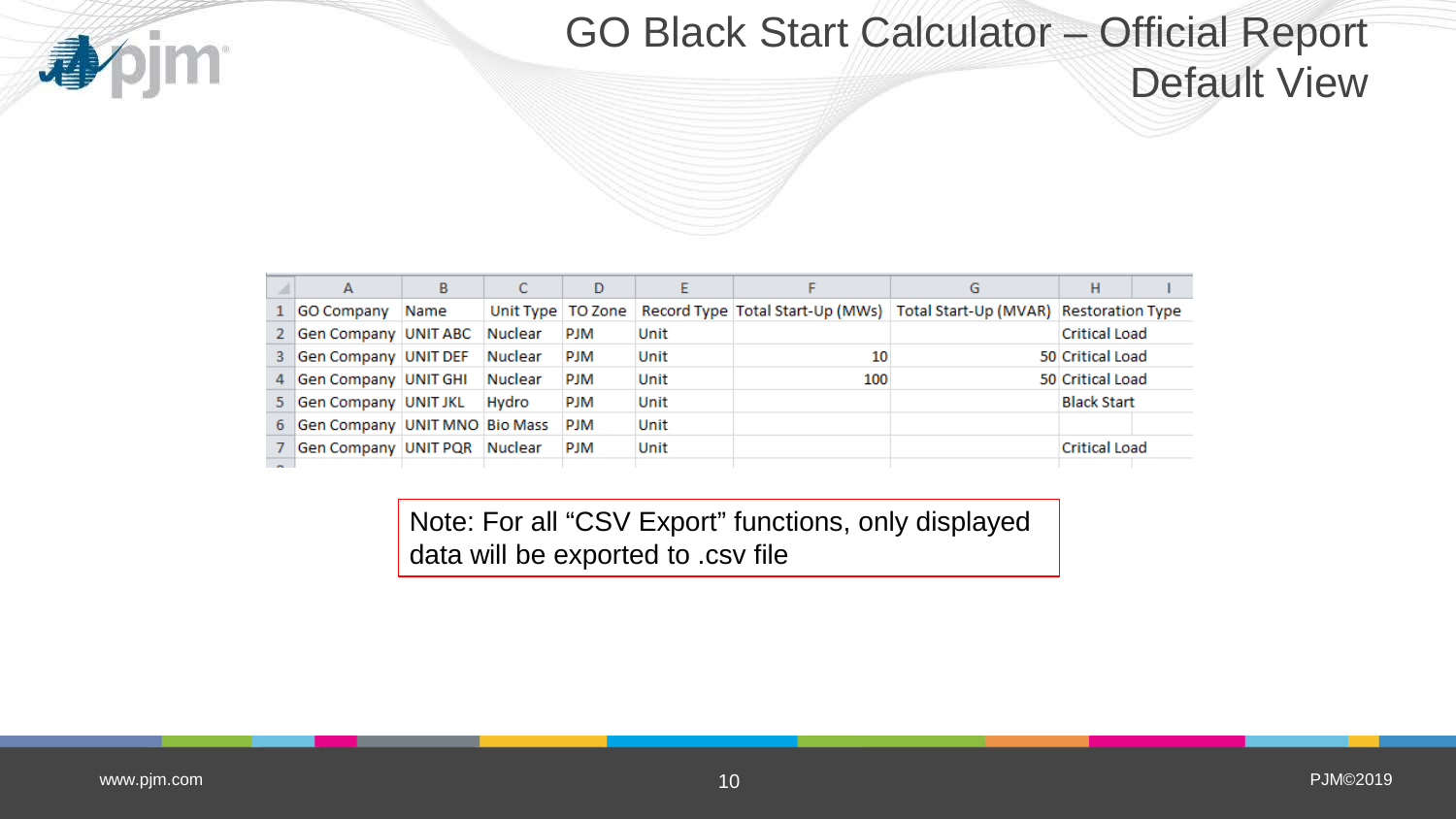

# GO Black Start Calculator – Official Report Unit Detailed Data View

|                                        |      |              |           |       |                 |                                    |                     |                                   | <b>BlackStart Official Report</b>                                                              |                                                                                        |                          |                                                                       |         |                                                  |                                  |
|----------------------------------------|------|--------------|-----------|-------|-----------------|------------------------------------|---------------------|-----------------------------------|------------------------------------------------------------------------------------------------|----------------------------------------------------------------------------------------|--------------------------|-----------------------------------------------------------------------|---------|--------------------------------------------------|----------------------------------|
|                                        |      |              |           |       | TO Zone:<br>MLP | <b>Restoration</b><br>Zone:<br>PJM |                     | <b>GO Company:</b><br>Gen Company | <b>Black Start</b>                                                                             | <b>Restoration Type:</b><br><b>Critical Load (Nuclear)</b><br><b>Non-Critical Load</b> | From Date:<br>01/23/2018 | To Date:<br>01/24/2018                                                |         |                                                  |                                  |
|                                        |      |              |           |       |                 |                                    | Display:            |                                   | Unit Detailed Data                                                                             | <b>Unit Modeling Data</b>                                                              |                          |                                                                       |         |                                                  |                                  |
|                                        |      |              |           |       |                 |                                    |                     | <b>Apply Filter</b>               | Help                                                                                           | <b>Main Menu</b>                                                                       |                          |                                                                       |         |                                                  |                                  |
| GO<br>Company                          | Name | Unit<br>Type | Zone Type | (MWs) | (MVAR)          | Type                               |                     | Date                              | TO Record Total Start-Up Total Start-Up Restoration ICAP Unit Effective Unit Terminate<br>Date |                                                                                        | Prim.<br>Fuel            | Sec.<br>Fuel                                                          | (Hours) | <b>Hot Start Time Cold Start Time</b><br>(Hours) | <b>Ramp Rate</b><br>(MWs/Minute) |
| Gen Company UNIT ABC Nuclear           |      |              | PJM Unit  |       |                 | <b>Critical Load</b>               |                     | 900 07/01/2000                    |                                                                                                | Tires                                                                                  |                          |                                                                       |         |                                                  |                                  |
| Gen Company UNIT DEF Nuclear PJM Unit  |      |              |           | 10.0  |                 | 50 Critical Load 1000 03/06/2007   |                     |                                   |                                                                                                |                                                                                        |                          | Synthesis Gas from Petroleum Code DualFuel:Natural Gas + Other Gases  |         |                                                  |                                  |
| Gen Company UNIT GHI Nuclear PJM Unit  |      |              |           | 100   |                 | 50 Critical Load 1000 03/06/2007   |                     |                                   |                                                                                                |                                                                                        |                          | Synthesis Gas from Petroleum Code DualFuel: Natural Gas + Other Gases |         |                                                  |                                  |
| Gen Company UNIT JKL Hydro             |      |              | PJM Unit  |       |                 |                                    |                     | Black Start 140 12/12/2017        |                                                                                                | Unknown                                                                                |                          |                                                                       |         |                                                  |                                  |
| Gen Company UNIT MNO Bio Mass PJM Unit |      |              |           |       |                 |                                    |                     | 100 12/07/2017                    |                                                                                                | Unknown                                                                                |                          |                                                                       |         |                                                  |                                  |
| Gen Company UNIT PQR Nuclear PJM Unit  |      |              |           |       |                 | Critical Load                      |                     | 500 10/17/2013                    |                                                                                                | Unknown                                                                                |                          |                                                                       |         |                                                  |                                  |
|                                        |      |              |           |       |                 |                                    | <b>Apply Filter</b> |                                   | Help                                                                                           | <b>CSV Export</b>                                                                      | <b>Main Menu</b>         |                                                                       |         |                                                  |                                  |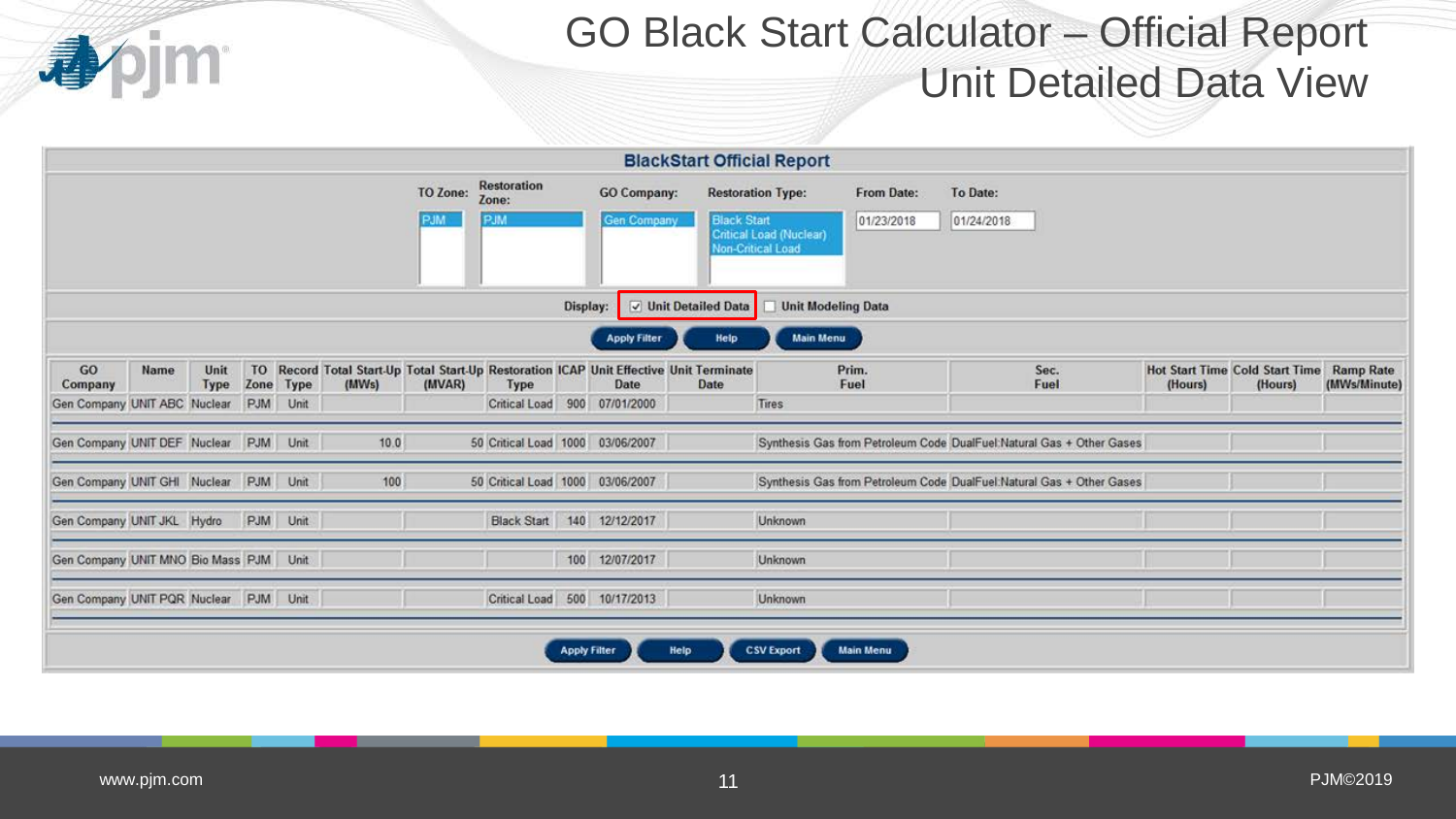

# GO Black Start Calculator – Official Report Unit Detailed Data View

|             |                  |                       |            |      |                                                                      | G | Н.                  |      |                                                                                                   |                | M | N                                             |  |  |
|-------------|------------------|-----------------------|------------|------|----------------------------------------------------------------------|---|---------------------|------|---------------------------------------------------------------------------------------------------|----------------|---|-----------------------------------------------|--|--|
| GO Company  | Name             |                       |            |      | Unit Type TO Zone   Record Ty Total Start Total Star Restoratio ICAP |   |                     |      | Unit Effective Date   Unit Term Prim. Fuel Sec. Fuel   Hot Start   Cold Start Ramp Rate (MWs/Min) |                |   |                                               |  |  |
| Gen Company | UNIT ABC Nuclear |                       | <b>PJM</b> | Unit |                                                                      |   | <b>Critical Lo.</b> | 900  | 7/1/2000                                                                                          | <b>Tires</b>   |   |                                               |  |  |
| Gen Company | UNIT DEF Nuclear |                       | <b>PJM</b> | Unit |                                                                      |   | 50 Critical Lo      | 1000 | 3/6/2007                                                                                          |                |   | Synthesis DualFuel: Natural Gas + Other Gases |  |  |
| Gen Company | UNIT GHI Nuclear |                       | <b>PJM</b> | Unit | 100                                                                  |   | 50 Critical Lo.     | 1000 | 3/6/2007                                                                                          |                |   | Synthesis DualFuel: Natural Gas + Other Gases |  |  |
| Gen Company | UNIT JKL Hydro   |                       | <b>PJM</b> | Unit |                                                                      |   | <b>Black Starl</b>  | 140  | 12/12/2017                                                                                        | <b>Unknown</b> |   |                                               |  |  |
| Gen Company |                  | UNIT MNC Bio Mass PJM |            | Unit |                                                                      |   |                     | 100  | 12/7/2017                                                                                         | <b>Unknown</b> |   |                                               |  |  |
| Gen Company | UNIT POR Nuclear |                       | <b>PJM</b> | Unit |                                                                      |   | <b>Critical Lo.</b> | 500  | 10/17/2013                                                                                        | <b>Unknown</b> |   |                                               |  |  |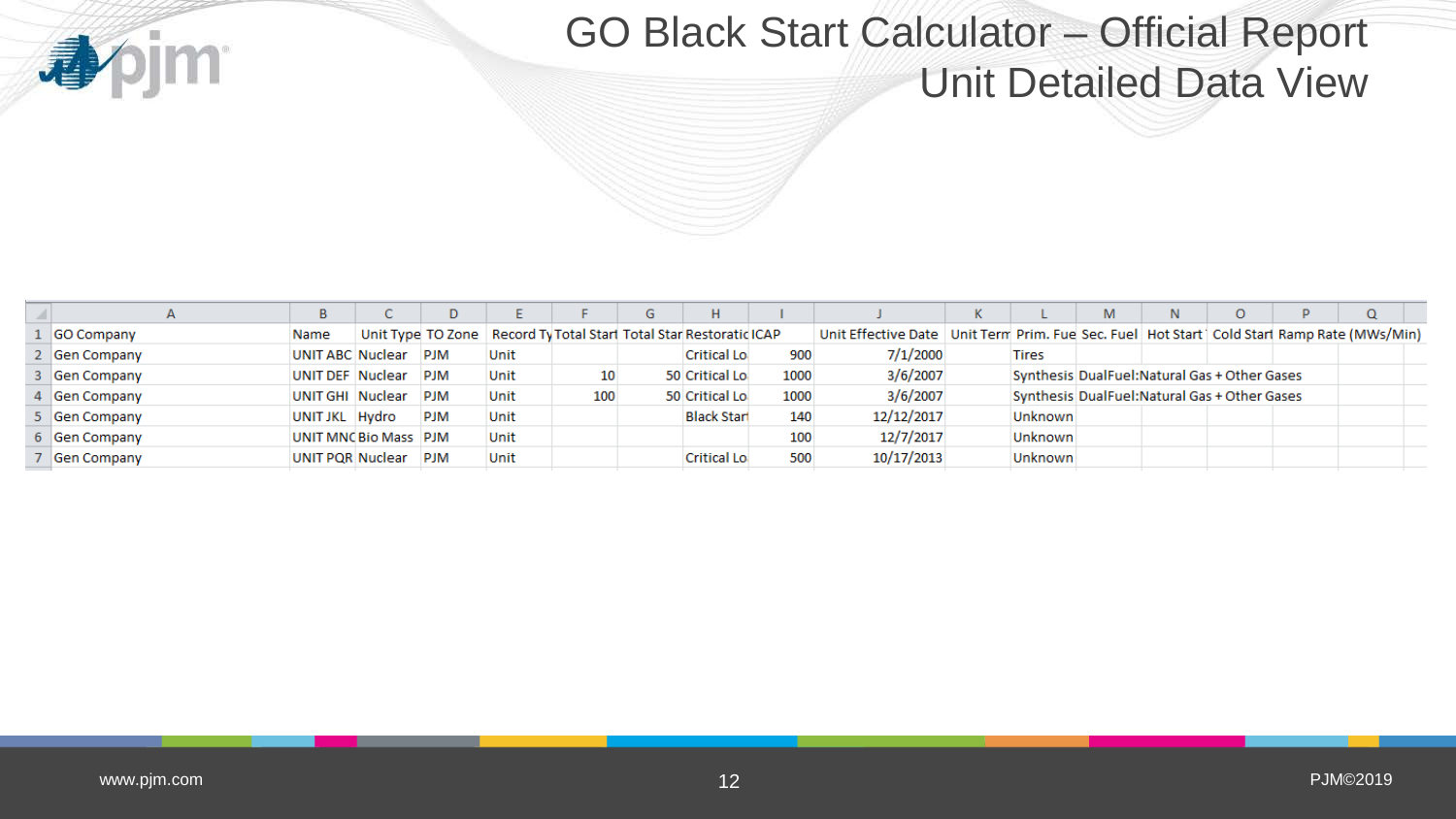

# GO Black Start Calculator – Official Report Unit Modeling Data View

|                |                          |                     |           |          |                                             |                                 |                                 |                                                                    |                                            |                                                            |                            |                                            | <b>Black Start Official Report</b> |                                             |                                       |                                                                         |                                                                 |                                                |                                       |                                      |                                       |                                             |                                    |
|----------------|--------------------------|---------------------|-----------|----------|---------------------------------------------|---------------------------------|---------------------------------|--------------------------------------------------------------------|--------------------------------------------|------------------------------------------------------------|----------------------------|--------------------------------------------|------------------------------------|---------------------------------------------|---------------------------------------|-------------------------------------------------------------------------|-----------------------------------------------------------------|------------------------------------------------|---------------------------------------|--------------------------------------|---------------------------------------|---------------------------------------------|------------------------------------|
|                |                          |                     |           |          |                                             |                                 |                                 |                                                                    |                                            | TO Zone: Restoration                                       |                            | <b>GO Company:</b>                         | Restoration Type:                  |                                             | From Date:                            | To Date:                                                                |                                                                 |                                                |                                       |                                      |                                       |                                             |                                    |
|                |                          |                     |           |          |                                             |                                 |                                 |                                                                    |                                            | <b>P.M.</b>                                                | PM                         | Gen Company                                | <b>Black Start</b>                 | Critical Load (Nuclear)<br>Non-Criscal Load | 01/23/2018                            | 01/24/2018                                                              |                                                                 |                                                |                                       |                                      |                                       |                                             |                                    |
|                |                          |                     |           |          |                                             |                                 |                                 |                                                                    |                                            |                                                            |                            | Display:                                   |                                    | Unit Detailed Data   Jinit Modeling Data    |                                       |                                                                         |                                                                 |                                                |                                       |                                      |                                       |                                             |                                    |
|                |                          |                     |           |          |                                             |                                 |                                 |                                                                    |                                            |                                                            |                            | Apply Pilet                                | <b>Help</b>                        | Main Menu                                   |                                       |                                                                         |                                                                 |                                                |                                       |                                      |                                       |                                             |                                    |
| GO<br>Company  | Name                     | <b>Unit</b><br>Type | Zone Type |          | TO Record Total Start-<br>$\frac{Up}{OUVs}$ | $\frac{\text{Up}}{\text{MVAR}}$ | Total Start-Restoration<br>Type | Unit will black start<br>solely<br>on primary<br>or secondary fuel | <b>Unit MIN</b><br>Stable<br>Load<br>(MWs) | Required time<br>to reach MRI<br>stable load<br>(Minuntes) | Largest<br>Motor<br>(WW/s) | Largest<br><b>Motor</b><br>Power<br>Factor | Largest Motor<br>Transformer<br>2% | Large st Motor<br>Transformer<br>R%         | Largest Motor<br>Transformer<br>$X\%$ | <b>Largest Motor</b><br>Transformer High<br><b>Side</b><br>Voltage (kV) | Largest Motor<br><b>Transformer Low</b><br>Side<br>Voltage (KV) | Large st Motor<br>Transformer<br>Base<br>(WVA) | 2nd Largest<br>Motor<br>$(14797 - 4)$ | 2nd Largest<br>Motor<br>Power Factor | <b>Jrd Largest</b><br>Motor<br>(MVVs) | <b>3rd Largest</b><br>Motor<br>Power Factor | <b>Nuclear</b><br>Unit<br>One Line |
| Gen<br>Company | UNT ABC Nuclear P.M Unit |                     |           |          |                                             |                                 | Critical Load                   |                                                                    |                                            |                                                            |                            |                                            |                                    |                                             |                                       |                                                                         |                                                                 |                                                |                                       |                                      |                                       |                                             |                                    |
| Gen<br>Company | UNT DEF Nuclear P.M Unit |                     |           |          | 10.0                                        |                                 | 50 Critical Load                |                                                                    |                                            |                                                            |                            |                                            |                                    |                                             |                                       |                                                                         |                                                                 |                                                |                                       |                                      |                                       |                                             | Download                           |
| Gen<br>Company | UNT GH Nuclear P.M Unit  |                     |           |          | $\frac{1}{2}$                               |                                 | 50 Critical Load                |                                                                    |                                            |                                                            |                            |                                            |                                    |                                             |                                       |                                                                         |                                                                 |                                                |                                       |                                      |                                       |                                             |                                    |
| Gen<br>Company | UNT JCL Hyde             |                     | P.M Unit  |          |                                             |                                 | <b>Black Start</b>              |                                                                    |                                            |                                                            |                            |                                            |                                    |                                             |                                       |                                                                         |                                                                 |                                                |                                       |                                      |                                       |                                             |                                    |
| Gen<br>Company | UNT<br>MNO               | Bio<br>Mass         |           | P.M Unit |                                             |                                 |                                 |                                                                    |                                            |                                                            |                            |                                            |                                    |                                             |                                       |                                                                         |                                                                 |                                                |                                       |                                      |                                       |                                             |                                    |
| Gen<br>Company | UNT<br>PQR               | Nuclear P.M Unit    |           |          |                                             |                                 | Critical Load                   |                                                                    |                                            |                                                            |                            |                                            |                                    |                                             |                                       |                                                                         |                                                                 |                                                |                                       |                                      |                                       |                                             |                                    |
|                |                          |                     |           |          |                                             |                                 |                                 |                                                                    |                                            |                                                            | Apply Filter               |                                            | Holp                               | CSV Export Main Menu                        |                                       |                                                                         |                                                                 |                                                |                                       |                                      |                                       |                                             |                                    |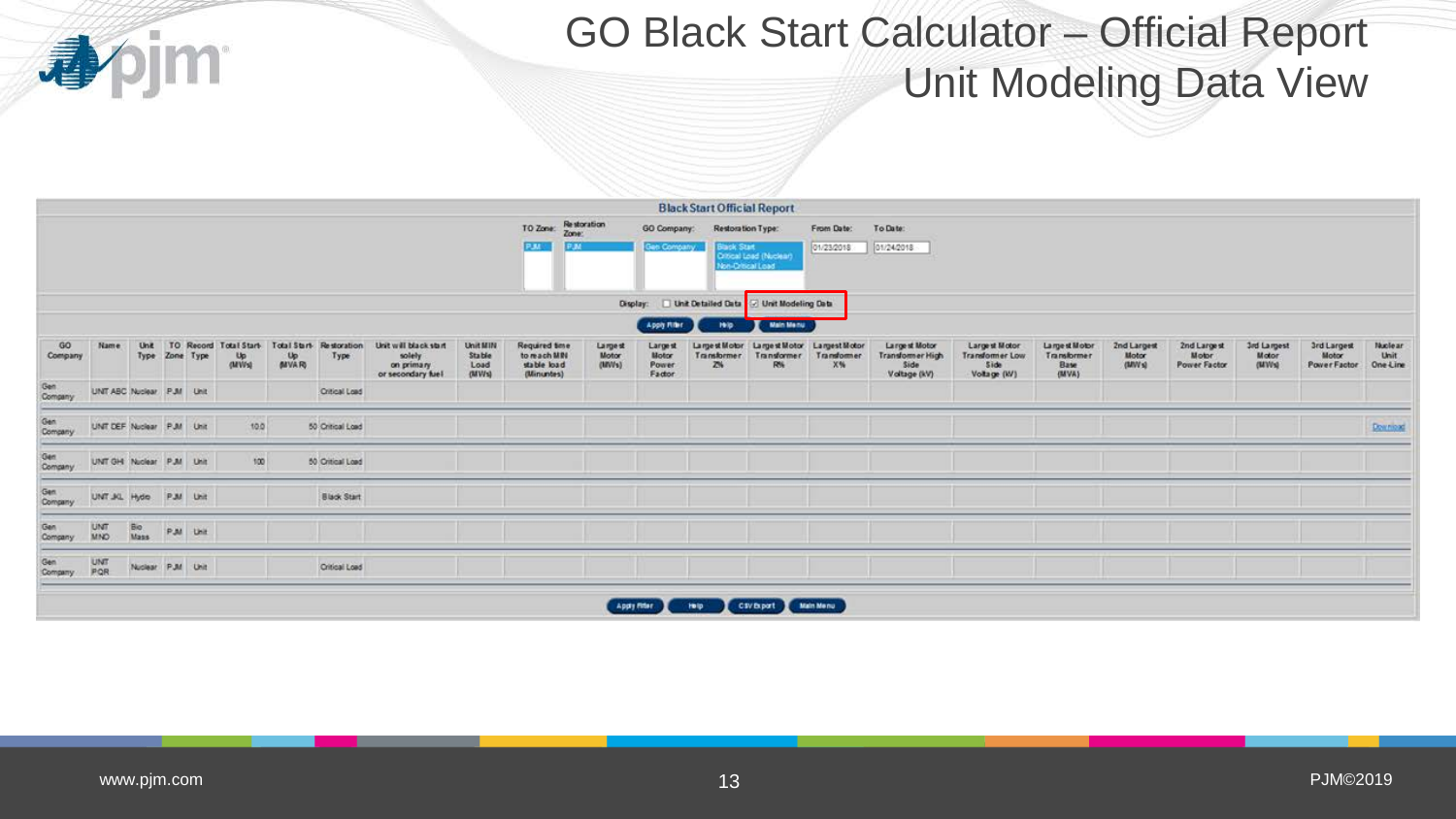

# GO Black Start Calculator – Official Report Unit Modeling Data View

|                                      |  |            |      |                                                                                                                                                                                                                                |                    |  |  | M. | N. | $\circ$ |  |  |  | W. |  |  |
|--------------------------------------|--|------------|------|--------------------------------------------------------------------------------------------------------------------------------------------------------------------------------------------------------------------------------|--------------------|--|--|----|----|---------|--|--|--|----|--|--|
| GO Company Name                      |  |            |      | Unit Type   TO Zone   Record Type   Total Start-Up (MWs)   Total Start-Up (MVAR)   Restorati Unit will   Unit MIN Required Largest N Largest N Largest N Largest N Largest N Largest N Largest N Largest N Largest N Largest N |                    |  |  |    |    |         |  |  |  |    |  |  |
| Gen Company UNIT ABC   Nuclear   PJM |  |            | Unit |                                                                                                                                                                                                                                | Critical Load      |  |  |    |    |         |  |  |  |    |  |  |
| Gen Company UNIT DEF Nuclear PJM     |  |            | Unit |                                                                                                                                                                                                                                | 50 Critical Load   |  |  |    |    |         |  |  |  |    |  |  |
| 4 Gen Company UNIT GHI Nuclear PJM   |  |            | Unit |                                                                                                                                                                                                                                | 50 Critical Load   |  |  |    |    |         |  |  |  |    |  |  |
| Gen Company UNIT JKL Hydro           |  | <b>PJM</b> | Unit |                                                                                                                                                                                                                                | <b>Black Start</b> |  |  |    |    |         |  |  |  |    |  |  |
| 6 Gen Company UNIT MNO Bio Mass PJM  |  |            | Unit |                                                                                                                                                                                                                                |                    |  |  |    |    |         |  |  |  |    |  |  |
| Gen Company UNIT PQR Nuclear PJM     |  |            | Unit |                                                                                                                                                                                                                                | Critical Load      |  |  |    |    |         |  |  |  |    |  |  |